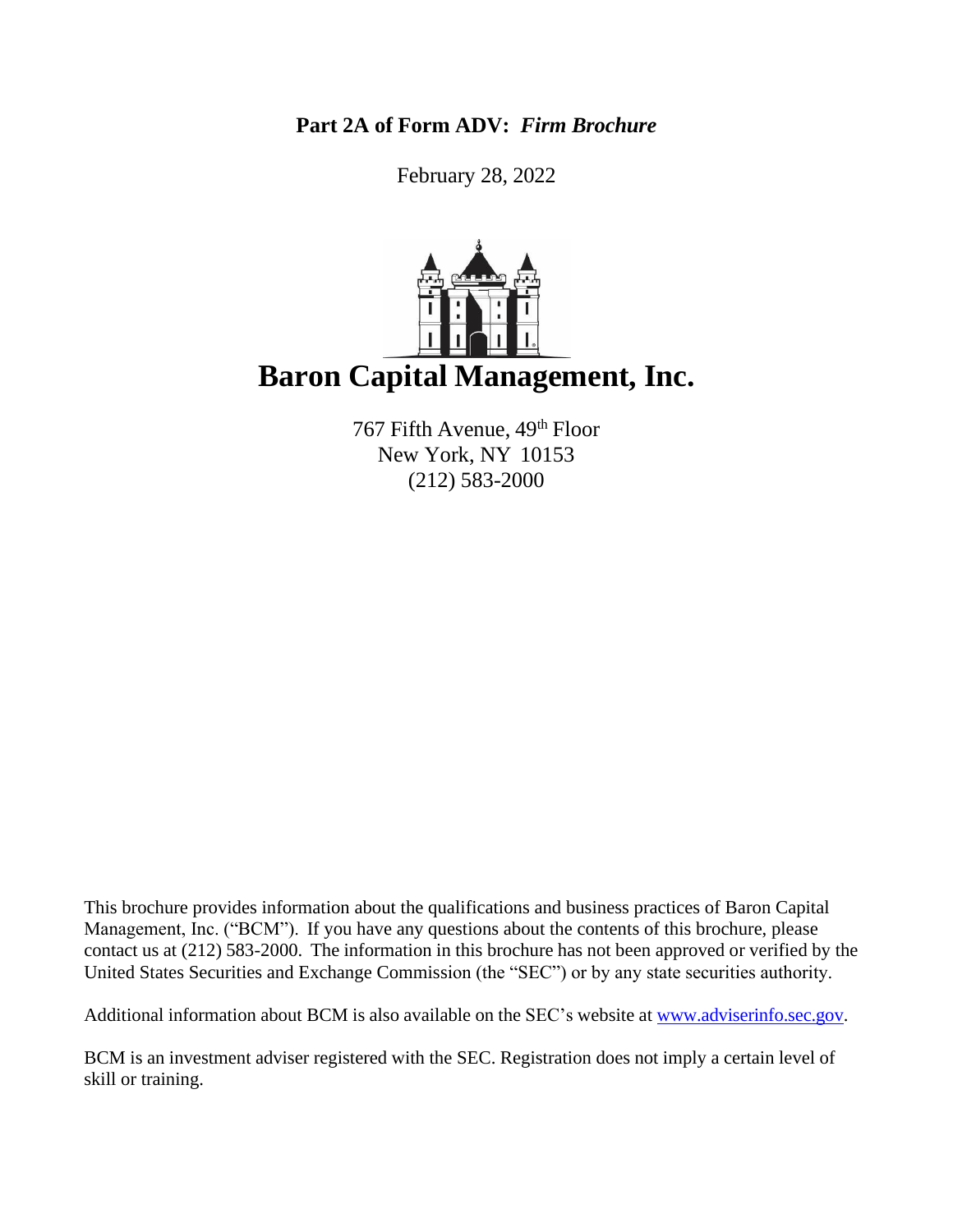# **Material Changes**

As of July 30, 2021, Michael Kass and Anuj Aggarwal were named Co-Portfolio Managers of Baron New Asia Strategy.

As of December 31, 2021, Michael Lippert and Ashim Mehra were named Co-Portfolio Managers of Baron Technology Strategy.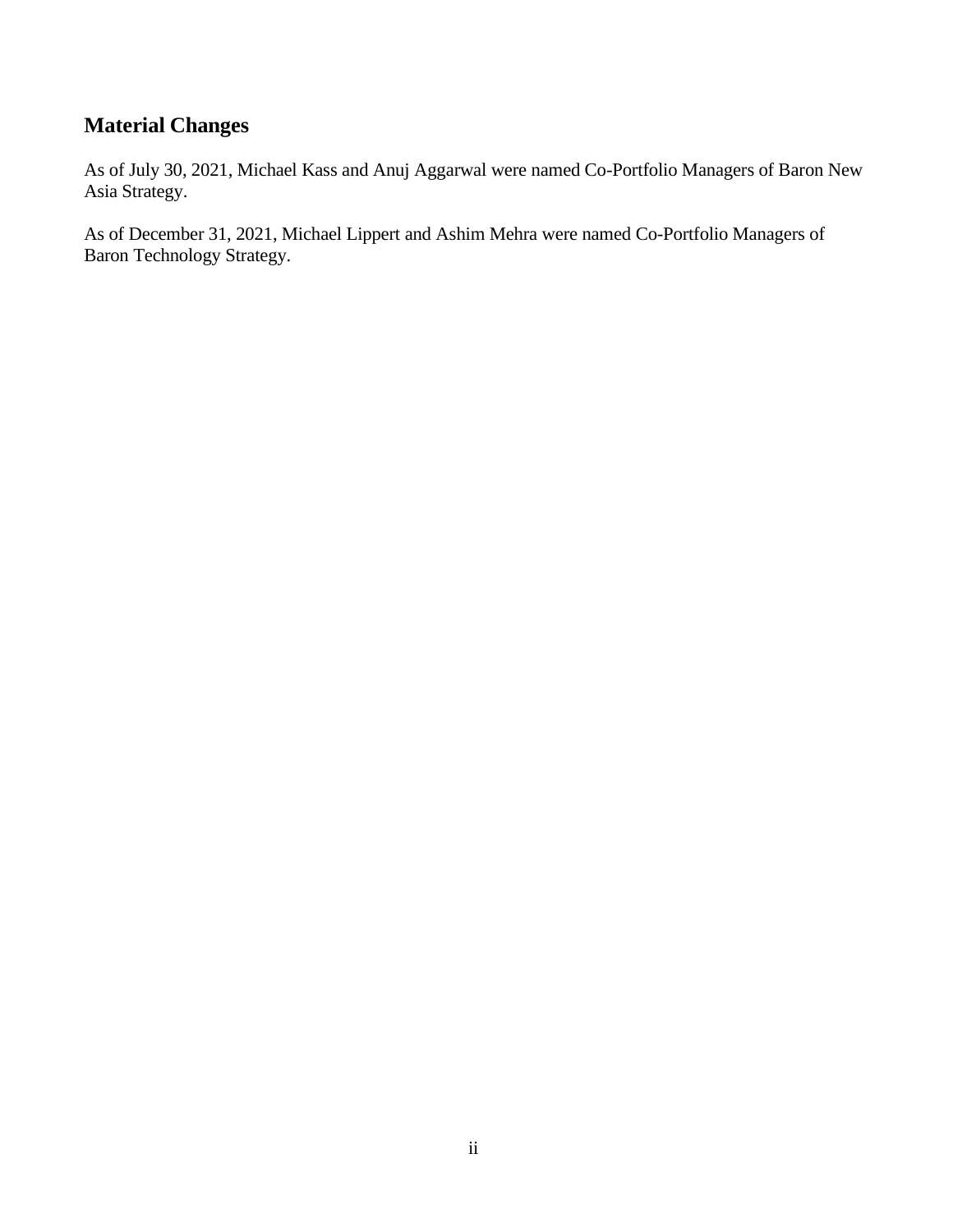# **Table of Contents**

| <b>Material Changes</b>                                                               | $\mathbf{i}$        |
|---------------------------------------------------------------------------------------|---------------------|
| <b>Advisory Business</b>                                                              | $\mathbf{1}$        |
| Fees and Compensation                                                                 | $\mathbf{1}$        |
| Performance-Based Fees and Side by Side Management                                    | $\overline{2}$      |
| <b>Types of Clients</b>                                                               | $\overline{2}$      |
| <b>Security Analysis</b>                                                              | 3                   |
| <b>Investment Strategies and Risk of Loss</b>                                         | $\overline{4}$      |
| Disciplinary Information                                                              | $\overline{7}$      |
| Other Financial Industry Activities and Affiliations                                  | $\tau$              |
| Code of Ethics, Participation or Interest in Client Transactions and Personal Trading | $\tau$              |
| <b>Brokerage Practices</b>                                                            | 8                   |
| Research Products and Brokerage Services Received by BCM                              | 9                   |
| Trade Processing and Allocation                                                       | 10                  |
| Directed Brokerage                                                                    | 11                  |
| <b>Review of Accounts</b>                                                             | 12                  |
| <b>Client Referrals and Other Compensation</b>                                        | 13                  |
| Custody                                                                               | 13                  |
| <b>Investment Discretion</b>                                                          | 13                  |
| <b>Voting Client Securities</b>                                                       | 13                  |
| <b>Financial Information</b>                                                          | 14                  |
| Brochure Supplement (Part 2B of Form ADV)                                             | <b>Upon Request</b> |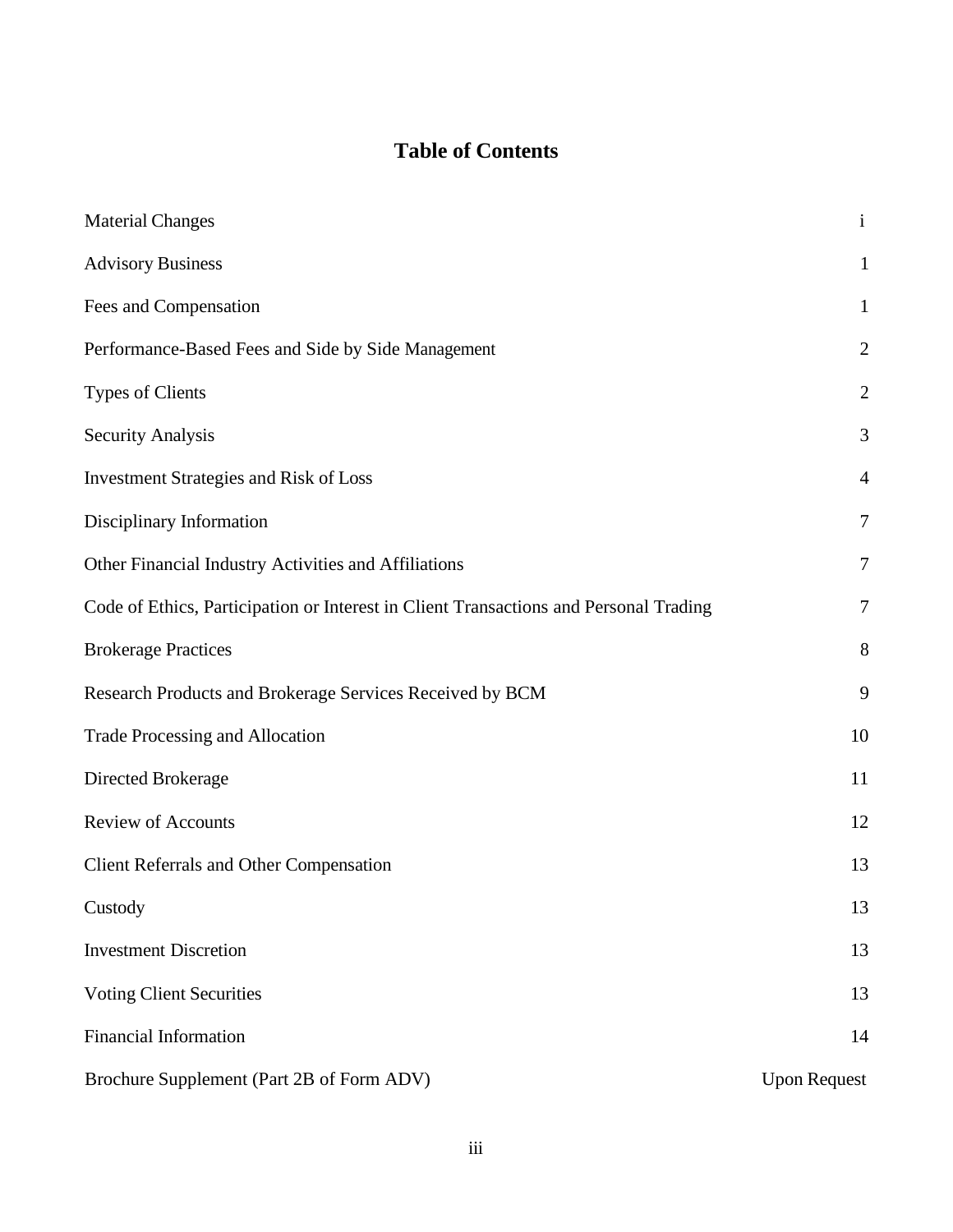## **Advisory Business**

BCM provides advisory services to high-net-worth individuals, pension and profit-sharing plans, charitable organizations, corporations, wrap fee programs, and other entities. It also offers several comingled strategies. These include Baron USA Partners Fund, Ltd. ("Baron USA"), an offshore fund designed for non-U.S. investors and U.S. tax-exempt entities; Baron Innovators Fund, LP ("Innovators Fund") a concentrated private partnership fund; Castle Advisers, LP ("Castle"), and BaronX, L.P. (BaronX), private limited partnerships; and Baron Emerging Markets Fund, Ltd., another offshore fund. All such advisory accounts are managed for capital appreciation with income incidental to that objective. BCM manages principally long-only investment portfolios.

BCM is a New York corporation and wholly owned subsidiary of Baron Capital Group, Inc. ("BCG"). BCM has five affiliates, BAMCO, Inc. ("BAMCO") and Baron Capital, Inc. ("BCI")., Baron Capital Management GP, LLC ("BCM GP LLC") and Baron Capital Management UK Limited ("BCM UK Limited") and Baron Capital Management Malta Limited ("BCM Malta Limited"). BCM and BAMCO are investment advisers registered with the SEC. BCI is a broker-dealer that distributes Baron Funds®, registered with the SEC and a member of the Financial Industry Regulatory Authority ("FINRA"). BCM GP, LLC, a subsidiary of BCM, is the General Partner of Castle Advisers, L.P., Baron Innovators Fund, LP and BaronX, L.P., Delaware limited partnerships. BCM UK Limited is a private limited company incorporated in England and Wales. BCM Malta Limited is a private limited company incorporated in Malta. None of the entities mentioned above is publicly traded. Clifford Greenberg and Andrew Peck are Co-CIO's of BCM. Ronald Baron, Chairman and CEO of BCM, along with his family, are the principal owners of BCG.

BCM's services are tailored to the investment objectives of the particular Client. Prospective Clients indicate their investment objective during the request for proposal process or while negotiating an investment advisory agreement. Clients may impose certain restrictions on investing in certain securities or types of securities. BCM regularly communicates with its Clients to understand their objectives.

BCM has been providing investment advisory services since 1982. As of February 28, 2022, BCM managed 139 accounts, all on a discretionary basis, totaling \$3,239,988,744.

## **Fees and Compensation**

Advisory fees are charged based on a percentage of assets under management. The advisory fees vary with the inception date of a Client's account, the initial or potential size of the account, the product/strategy, the entirety of the Client's or any of its affiliates' relationship with BAMCO, BCM or BCI, and other factors that BCM deems relevant. All advisory fees are subject to negotiation but typically range from .35% to 1.15%. For separately managed accounts and accounts that are managed by reference to a model or representative account, fees typically decrease as asset levels increase. BCM reserves the right, in its sole discretion, to negotiate and charge different advisory fees for different accounts.

BCM Clients who have uninvested cash balances swept into money market funds at their custodian broker-dealers or custodian banks may pay two fees, to the extent that the money market funds charge a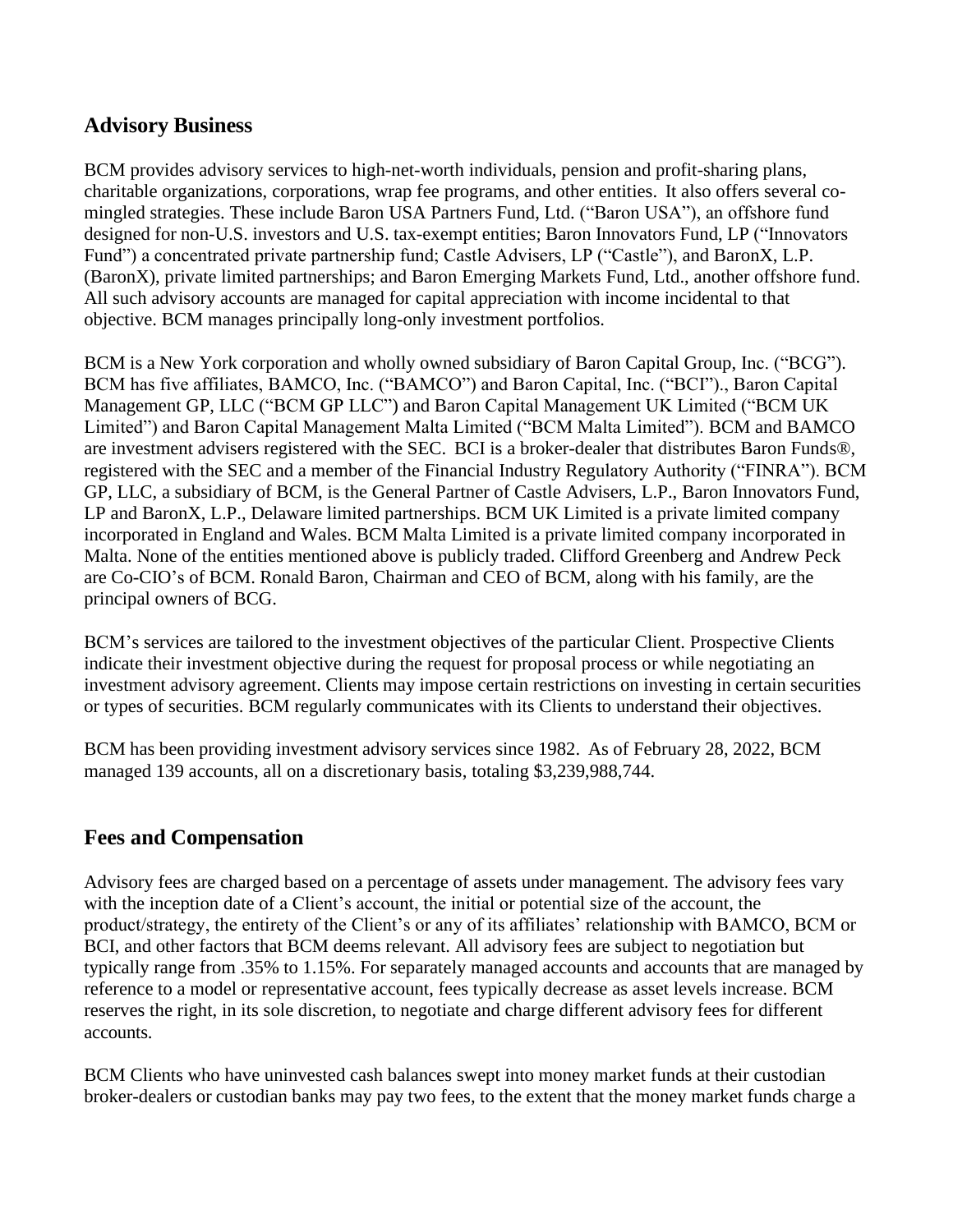fee and deduct expenses. BCM's fees are based on total assets under management, which may include the cash swept into money market funds by the custodian.

Fees are generally payable quarterly, after the end of each quarter investment advisory services are provided. When an account is terminated, the fee is determined on the basis of the net asset value of the account for the number of days BCM has provided investment advisory services in the quarter during which the account is terminated, including the date of termination. Clients may select whether fees are deducted from their assets or billed on a quarterly basis. Generally, BCM's Clients do not pay advisory fees in advance.

BCM's clients pay brokerage commissions to the executing broker-dealer for portfolio security transactions that typically range from \$0.04 per share to less than \$0.01 per share for stocks traded on exchanges in the U.S. Additional information about brokerage and transaction costs can be found under "Brokerage Practices" below.

## **Performance-Based Fees and Side-By-Side Management**

Baron Innovators Fund charges a performance-based fee. BCM has trade allocation and portfolio dispersion review procedures in place to ensure that all BCM accounts are treated equitably.

## **Types of Clients**

BCM provides advisory services to high-net-worth individuals, pension and profit-sharing plans, charitable organizations, corporations, wrap fee programs, and other entities. BCM offers separately managed accounts and accounts that are managed by reference to a model portfolio or representative account. BCM markets the following investment strategies and requires the corresponding new account minimums:

| <b>Strategy</b>                      | <b>New Account Minimum*</b> |
|--------------------------------------|-----------------------------|
| <b>Baron Small to Mid-Cap Growth</b> | \$<br>50 million            |
| Baron Small to Mid-Cap Growth II     | \$<br>10 million            |
| <b>Baron Mid Cap Growth</b>          | \$<br>10 million            |
| Baron Large Cap Growth               | \$<br>10 million            |
| <b>Baron All Cap Growth</b>          | \$<br>10 million            |
| <b>Baron International Growth</b>    | \$<br>100 million           |
| <b>Baron Emerging Markets</b>        | \$<br>100 million           |
| <b>Baron Real Estate</b>             | \$<br>25 million            |
| <b>Baron Real Estate Income</b>      | \$<br>10 million            |
| <b>Baron High Growth</b>             | \$<br>10 million            |
| <b>Baron Global Advantage</b>        | \$<br>10 million            |
| <b>Baron Durable Advantage</b>       | \$<br>10 million            |
| <b>Baron Focused Select</b>          | \$<br>25 million            |
| <b>Baron Focused Growth</b>          | \$<br>10 million            |
| <b>Baron Discovery</b>               | \$<br>25 million            |
|                                      |                             |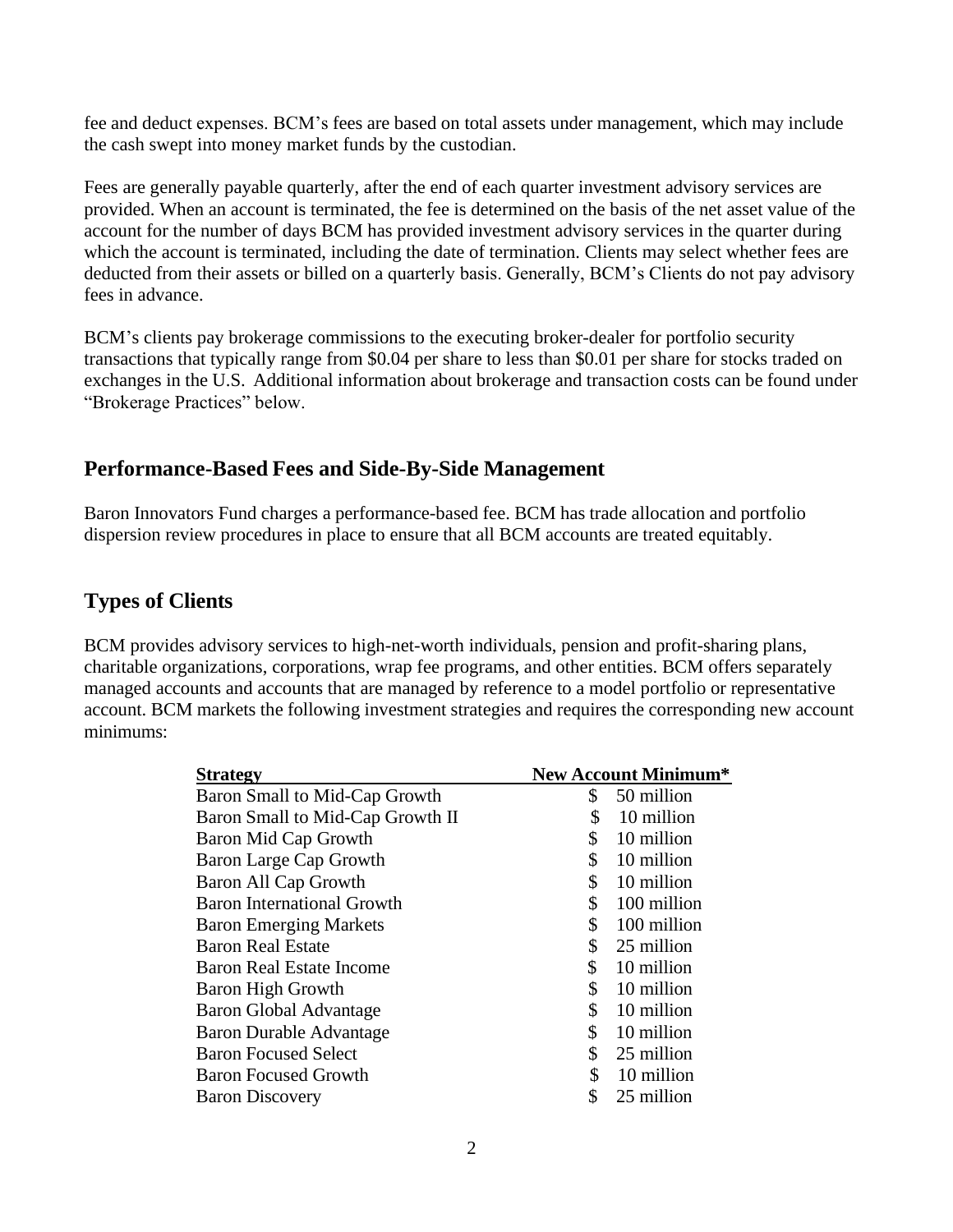| Baron Focused High Growth | $$10$ million |
|---------------------------|---------------|
| <b>Baron Healthcare</b>   | $$10$ million |
| <b>Baron Innovators</b>   | $$10$ million |
| Baron FinTech             | $$10$ million |
| Baron New Asia            | $$10$ million |
| <b>Baron Technology</b>   | \$ 10 million |
|                           |               |

\*BCM may waive the account minimum or require a higher minimum at its discretion.

## **Security Analysis**

Our investment professionals are focused on fundamental analyses of businesses. Our primary objective is to understand the key drivers of growth and profitability of each company in which we invest. We perform exhaustive proprietary due diligence to evaluate opportunities and affirm our investment theses.

We analyze the following financial information: income statement, cash flow statement, balance sheet, turnover and ROE metrics, unit economics, and other company-specific data. This information is filtered through our valuation models, which we use to extrapolate long-term trends. We continually monitor these metrics to confirm that a company's performance is meeting our objectives and that it can sustain its growth and competitive advantages.

We evaluate a company to determine the:

- Business opportunities and growth prospects
- Business model
- Uniqueness of the company's products or services
- Predictability of revenue and earnings growth
- Appropriateness of the company's use of capital
- Barriers to replication
- Regulatory environment

#### **Meeting with management**

Meeting with management is a critical element of our research process, and we maintain contact with management teams throughout the life of an investment. These meetings help our investment professionals understand a company's business model, its product or service, how difficult it is for others to do what they do, the costs it incurs to grow, and the relevant regulatory environment. On-site research is particularly important during the phase when analysts are testing and verifying their investment theses.

We assess management's:

- **Character**
- Vision
- **Competence**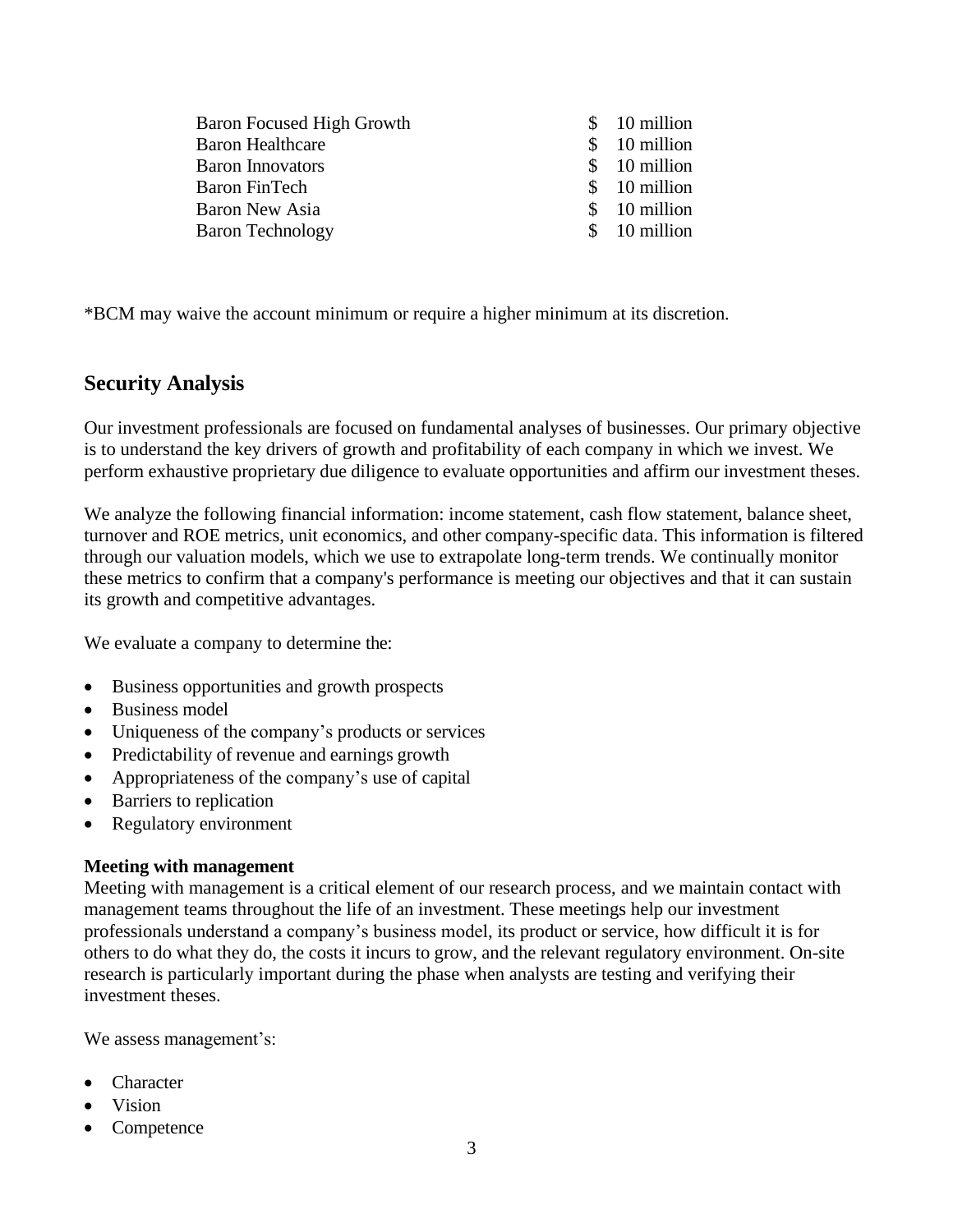- Business practices
- Management style
- **Ownership**
- Experience and track record

### **Valuation Models**

We build five-year proprietary valuation models to quantify a company's opportunities and risks, and to estimate the intrinsic value of its business. Each financial model includes five years of historical data and five years of forward-looking estimates. The models project revenues, earnings, and free cash flow.

We consider the following factors, among others:

| Key revenue growth drivers                                                                        | Cost Structure                                                                |
|---------------------------------------------------------------------------------------------------|-------------------------------------------------------------------------------|
| • Unit growth                                                                                     | • Fixed and variable costs                                                    |
| • Pricing power                                                                                   | • Incremental profitability                                                   |
| Profitability<br>· Return on invested capital<br>• Free cash flow generation<br>• Earnings growth | Capital Structure<br>• Capital allocation decisions<br>• Financing activities |

## **Investment Strategies and Risk of Loss**

BCM employs 17 portfolio managers who are responsible for managing assets in more than 21 investment strategies.

An account managed by BCM is not a balanced investment plan. BCM invests on behalf of Clients in growth businesses for capital appreciation potential. Each portfolio manager's ability to choose appropriate investments for an account has a significant impact on our ability to achieve an account's investment objective.

All accounts invest primarily in common stocks. Over time, common stocks have shown greater growth than other types of securities. In the short-term, however, stock prices may fluctuate in response to company, market, economic or other news. Certain accounts may have a higher percentage of their total assets invested in a particular region, sector, or industry, changes affecting that region, sector or industry may have a significant impact on the performance of such accounts.

Set forth below are descriptions of BCM's marketed investment strategies. These descriptions of specific strategies and investments should not be deemed to limit BCM's investment activities. BCM may engage in any investment strategy and make any investment, including any not described in this Brochure, that BCM considers appropriate, subject to each Client's investment objectives as agreed with BCM. There can be no assurance that the investment objectives of any Client will be achieved. Investing in equity securities involves risk of loss that Clients should be prepared to bear.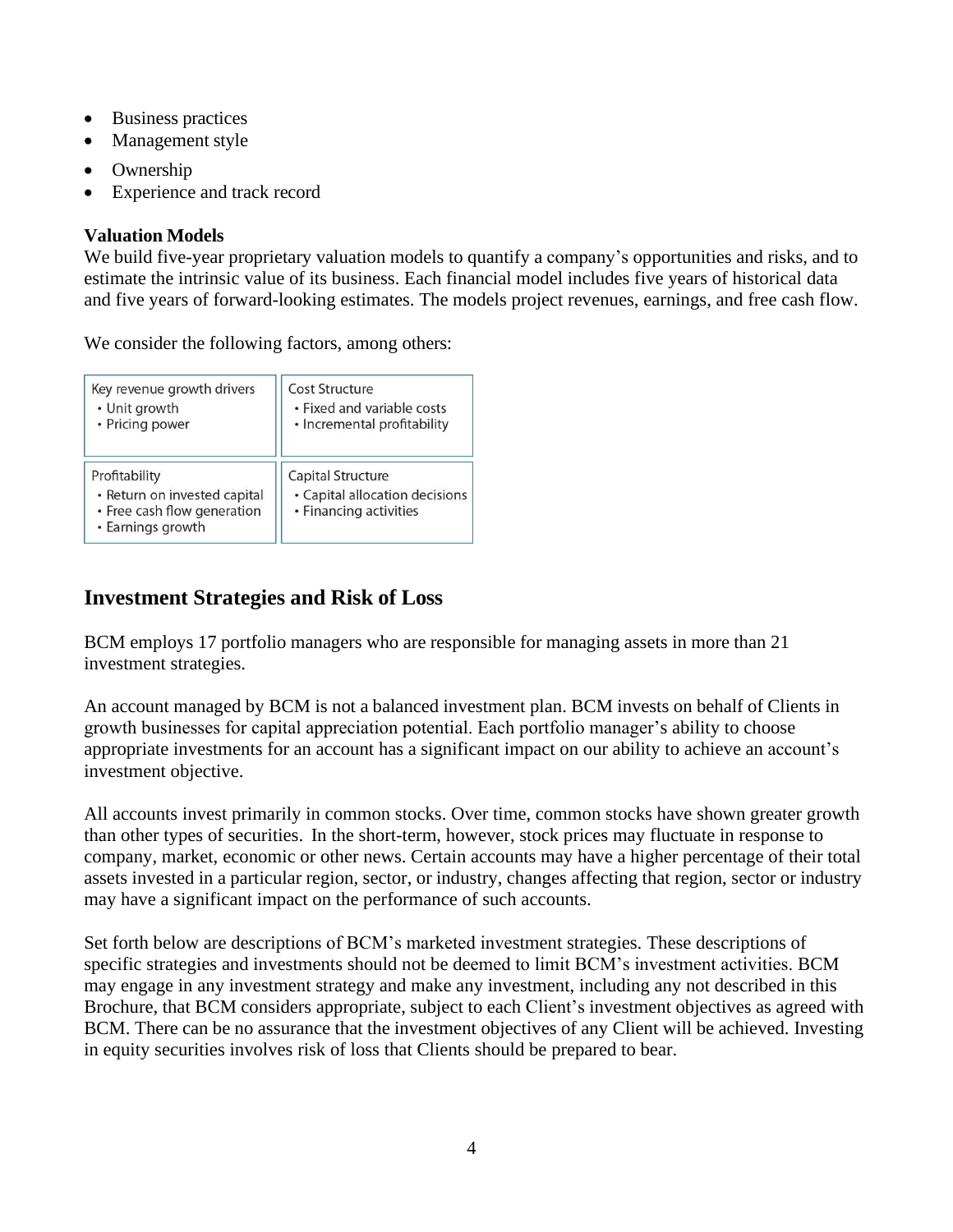### *Discovery*

The Strategy invests primarily in small-sized U.S. companies. It invests in a select number of high growth businesses that tend to be in an early phase of their lifecycles. Diversified. Specific risks associated with investing in securities of smaller companies include that the securities may be thinly traded and more difficult to sell during market downturns. Even though the Strategy is diversified, it may establish significant positions where the Adviser has the greatest conviction. This could increase volatility of the Strategy's returns.

#### *Baron Opportunistic Small Cap Growth Strategy*

The Strategy invests in small-sized U.S. companies with significant growth potential. Investments include fallen angels with strong long-term franchises that have disappointed investors, and special situations where lack of investor awareness creates opportunities. Diversified. Specific risks associated with investing in smaller companies include that the securities may be thinly traded and more difficult to sell during market downturns. Even though the Strategy is diversified, it may establish significant positions where the Adviser has the greatest conviction. This could increase volatility of the Strategy's returns.

### *Focused Growth*

This is a focused Strategy that invests mainly in small- and mid-sized U.S. companies with significant growth potential. A substantial percentage of the Strategy's assets are in its top 10 holdings. The Strategy is non-diversified which means, in addition to increased volatility of the Strategy's returns, it will likely have a greater percentage of its assets in a single issuer or a small number of issuers, including in a particular industry than a diversified strategy. Single issuer risk is the possibility that factors specific to an issuer to which the Strategy is exposed will affect the market prices of the issuer's securities and therefore the net asset value of the Strategy. About 40% of the Strategy's assets are invested in Tesla stock. Therefore, the Strategy is exposed to the risk that were Tesla stock to lose significant value, which could happen rapidly, the Strategy's performance would be adversely affected. Specific risks associated with investing in smalland medium-sized companies include that the securities may be thinly traded and more difficult to sell during market downturns.

### *Focused Select*

This is a focused Strategy that invests in small- and mid-sized U.S. companies with significant growth potential. A substantial percentage of the Strategy's assets are in its top 10 holdings. Non-diversified. Specific risks associated with a non-diversified strategy include increased volatility of returns with exposure to greater potential loss in any given period. Securities of small- and mid-sized companies may be thinly traded and more difficult to sell during market downturns.

#### *Small to Mid Cap Growth*

The Strategy invests mainly in small- and mid-sized U.S. companies with significant growth opportunities. Diversified. Specific risks associated with investing in securities of small- and mid-sized companies include that the securities may be thinly traded and more difficult to sell during market downturns. Even though the Strategy is diversified, it may establish significant positions where the Adviser has the greatest conviction. This could increase volatility of the Strategy's returns.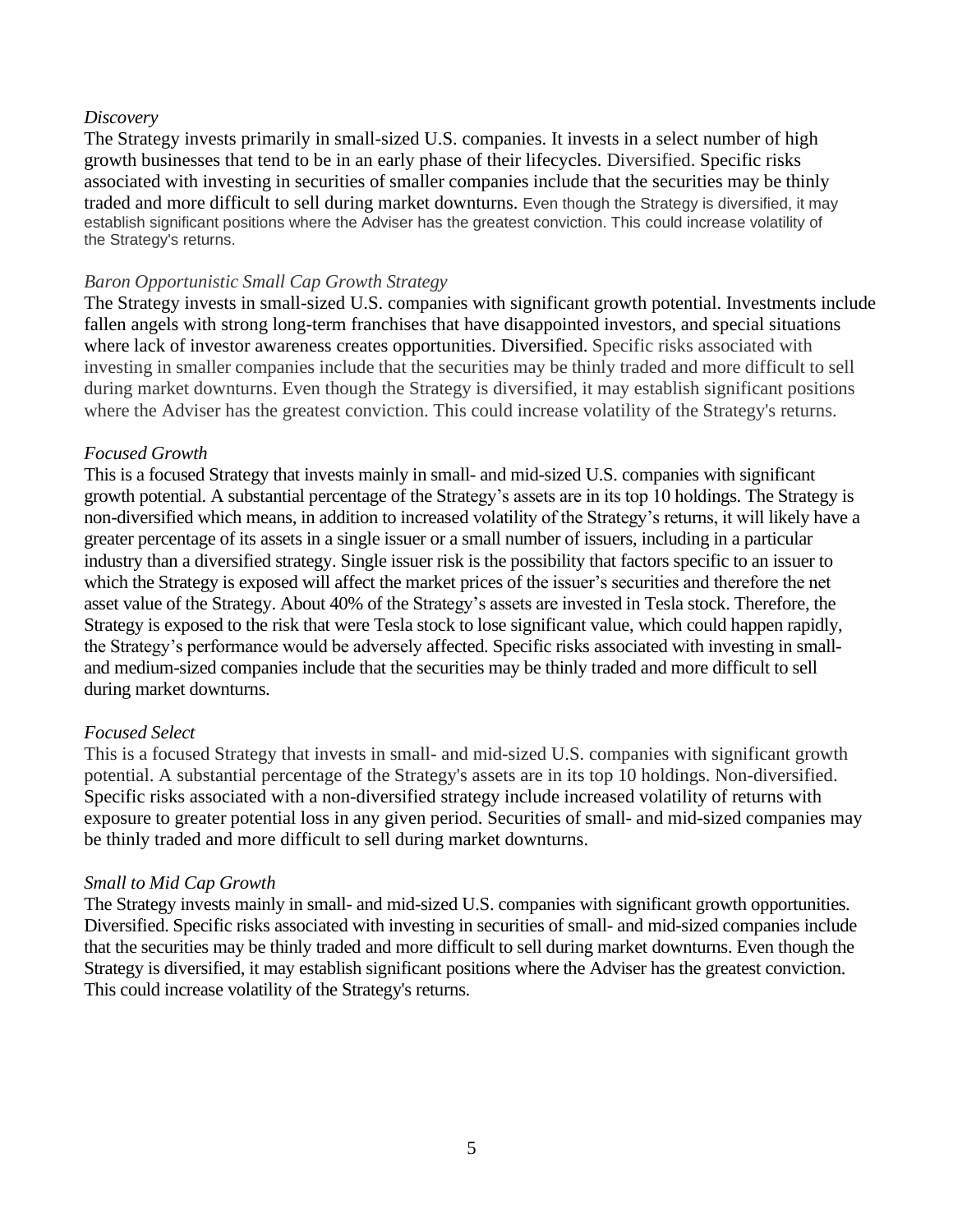### *Small to Mid-Cap Growth Strategy II*

The Strategy invests mainly in small- and mid-sized U.S. companies with significant growth opportunities. Diversified. Specific risks associated with investing in securities of small- and mid-sized companies include that the securities may be thinly traded and more difficult to sell during market downturns. Even though the Strategy is diversified, it may establish significant positions where the Adviser has the greatest conviction. This could increase volatility of the Strategy's returns.

### *Mid Cap Growth*

The Strategy invests mainly in mid-sized U.S. companies that have matured beyond their start-up phase and have significant secular growth opportunities. Diversified. Specific risks associated with investing in securities of mid-sized companies include that the securities may be thinly traded and more difficult to sell during market downturns. Even though the Strategy is diversified, it may establish significant positions where the Adviser has the greatest conviction. This could increase volatility of the Strategy's returns.

### *Large Cap Growth*

The Strategy invests mainly in large-sized U.S. companies with significant growth potential and competitive advantages. Diversified. Specific risks associated with investing in securities of large companies include that they are subject to price fluctuations in the stock market. Even though the accounts in the Strategy are diversified, they may establish significant positions where the Adviser has the greatest conviction. This could increase volatility of the Strategy's returns.

### *Durable Advantage*

The Strategy invests mainly in large-sized U.S. companies with competitive advantages. The Strategy emphasizes businesses with excess free cash flow that can be returned to shareholders. Diversified. The Strategy invests primarily in equity securities, which are subject to price fluctuations in the stock market. In addition, because the Strategy invests primarily in large-cap company securities, it may underperform other funds during periods when the Strategy's securities are out of favor.

### *All Cap Growth*

The Strategy invests mainly in U.S. companies of all sizes with significant growth potential and secular growth opportunities. Diversified. Specific risks associated with investing in companies of all sizes, including small- and mid-sized companies, the securities of which may be thinly traded and more difficult to sell during market downturns, and they are subject to price fluctuations in the stock market.

### *High Growth*

The Strategy invests primarily in high-growth businesses of any market capitalization benefiting from innovation through development of pioneering, transformative or technologically advanced products and services. Diversified. Specific risks associated with companies propelled by innovation, including technology advances and new business models, are that they present the risk of rapid change and product obsolescence, and their success may be difficult to predict for the long term. Even though the accounts in the Strategy are diversified, they may establish significant positions where the Adviser has the greatest conviction. This could increase volatility of the Strategy's returns.

### *Focused High Growth*

This is a focused Strategy that invests primarily in high growth businesses of any market capitalization benefiting from innovation through development of pioneering, transformative or technologically advanced products and services. A significant percentage of the portfolio's assets are in its top 10 holdings. Non-diversified. Specific risks associated with companies propelled by innovation, including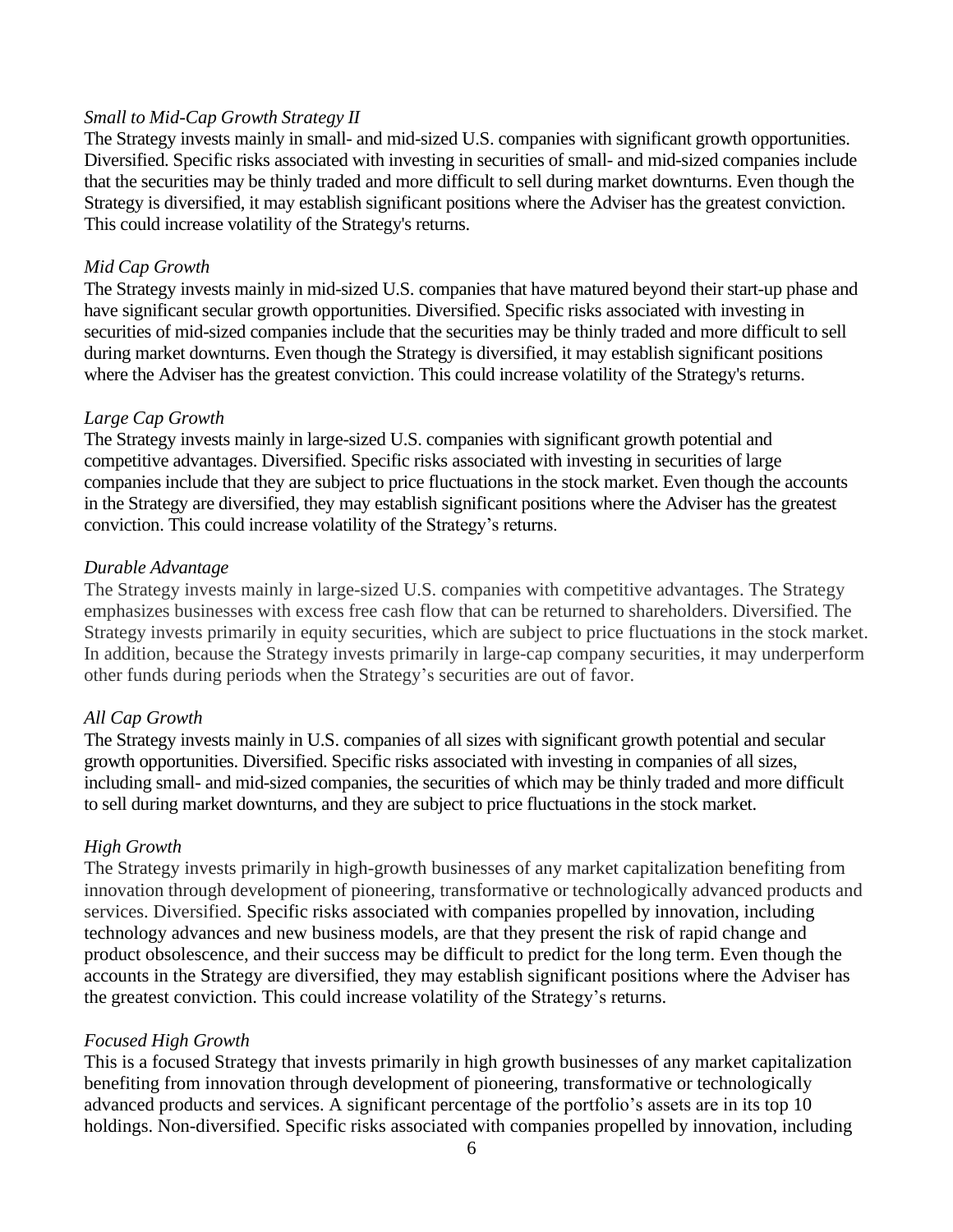technology advances and new business models, are that they present the risk of rapid change and product obsolescence, and their success may be difficult to predict for the long term. Additionally, a non-diversified strategy has increased volatility of returns with exposure to greater potential loss in any given period.

#### *International Growth*

The Strategy invests mainly in non-U.S. companies of any size with significant growth potential. The Strategy invests principally in companies in developed countries. Diversified. Specific risks associated with investing in non-U.S. companies include that they may involve additional risks to those inherent in U.S. investments, including exchange-rate fluctuations, political or economic instability, imposition of exchange controls, expropriation, limited disclosure, and illiquid markets. This may result in greater share price volatility. Securities of small- and medium-sized companies may be thinly traded and more difficult to sell. Even though the Strategy is diversified, it may establish significant positions where the Adviser has the greatest conviction. This could increase volatility of the Strategy's returns.

### *Emerging Markets*

The Strategy invests primarily in emerging market companies of all sizes with significant growth potential. The Strategy may invest up to 20% in companies in developed and frontier countries. Diversified. In addition to the general stock market risk that securities may fluctuate in value, investments in developing countries may have increased risks due to a greater possibility of settlement delays; currency and capital controls; interest rate sensitivity; corruption and crime; exchange rate volatility; and inflation or deflation. The Strategy invests in companies of all sizes, including smalland medium-sized companies whose securities may be thinly traded and more difficult to sell during market downturns.

#### *Global Advantage*

The Strategy invests mainly in growth companies of all sizes located throughout the world. Diversified. Specific risks associated with investing in growth companies include that the stocks can react differently to issuer, political, market and economic developments than the market as a whole. Non-U.S. investments may involve additional risks to those inherent in U.S. investments, including exchange-rate fluctuations, political or economic instability, the imposition of exchange controls, expropriation, limited disclosure, and illiquid markets, resulting in greater share price volatility. Securities of small-and mid-sized companies may be thinly traded and more difficult to sell.

### *Real Estate*

The Strategy invests broadly in real estate businesses with significant growth potential. It maintains exposure across different industries and all capitalization ranges. Diversified. In addition to general market conditions, the Strategy will be affected by the strength of the real estate markets as well as by interest rate fluctuations, credit risk, environmental issues, and economic conditions. The Strategy invests in companies of all sizes, including small- and medium-sized companies whose securities may be thinly traded and more difficult to sell during market downturns.

#### *Real Estate Income*

The Strategy invests primarily in income-producing real estate businesses of any size. It maintains significant exposure to REITs. Non-diversified. In addition to general market conditions, the value of the Strategy will be affected by the strength of the real estate markets as well as by interest rate fluctuations, credit risk, environmental issues, and economic conditions. The Strategy invests in debt securities which are affected by changes in prevailing interest rates and the perceived credit quality of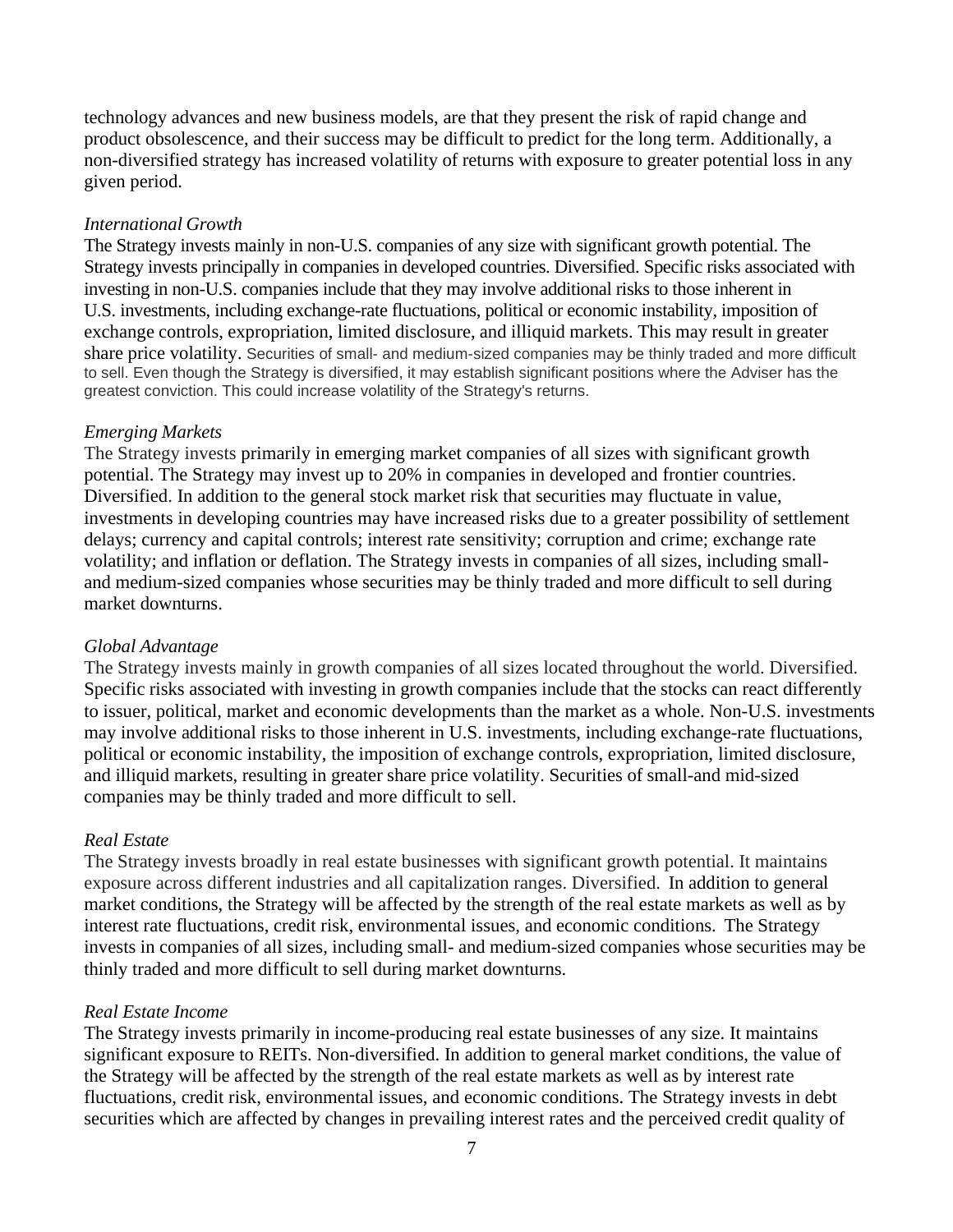the issuer. The Strategy invests in companies of all sizes, including small- and medium-sized companies whose securities may be thinly traded and more difficult to sell during market downturns.

### *Health Care*

The Strategy invests in companies engaged in the research, development, production, sale, delivery, or distribution of products and services related to the health care industry. Non-diversified. The Strategy may purchase securities of companies of any market capitalization. In addition to general market conditions, the value of the Strategy will be affected by investments in health care companies which are subject to a number of risks, including the adverse impact of legislative actions and government regulations. The Strategy is non- diversified, which means it may have a greater percentage of its assets in a single issuer than a diversified fund. The Strategy invests in small- and medium-sized companies whose securities may be thinly traded and more difficult to sell during market downturns.

### *Baron Innovators LP*

This is a focused private Strategy that invests in growth companies of all sizes located throughout the world. Non-diversified. For qualified accredited investors only. In addition to general market conditions, the value of the Strategy will be affected by investments in health care companies which are subject to a number of risks, including the adverse impact of legislative actions and government regulations. The Strategy is nondiversified, which means it may have a greater percentage of its assets in a single issuer than a diversified strategy. The Strategy invests in small- and medium-sized companies whose securities may be thinly traded and more difficult to sell during market downturns.

### *Fin Tech*

The Strategy invests in companies of any market capitalization that develop or use innovative technologies related in a significant way to financial services. The Strategy invests principally in U.S. securities but may invest up to 35% in non-U.S. securities. Non-diversified. In addition to general market conditions, FinTech Companies may be adversely impacted by government regulations, economic conditions, and deterioration in credit markets. The Strategy is non-diversified, which means it may have a greater percentage of its assets in a single issuer than a diversified fund. The Strategy invests in companies of all sizes, including small- and medium-sized companies whose securities may be thinly traded and more difficult to sell during market downturns.

### *Technology*

The Strategy invests primarily in companies of any market capitalization that we believe have durable growth potential from the development, advancement, and/or use of technology. The Strategy invests principally in U.S. securities but may invest up to 35% in non-U.S. securities. Non-diversified. In addition to general market conditions, technology companies, including internet-related and information technology companies, as well as companies propelled by new technologies, may present the risk of rapid change and product obsolescence, and their successes may be difficult to predict for the long term. Technology companies may also be adversely affected by changes in governmental policies, competitive pressures and changing demand. Non-U.S. investments may involve additional risks to those inherent in U.S. investments, including exchange-rate fluctuations, political or economic instability, the imposition of exchange controls, expropriation, limited disclosure and illiquid markets. The Strategy is non-diversified, which means it may have a greater percentage of its assets in a single issuer than a diversified fund. The Strategy invests in companies of all sizes, including small and medium sized companies whose securities may be thinly traded and more difficult to sell during market downturns.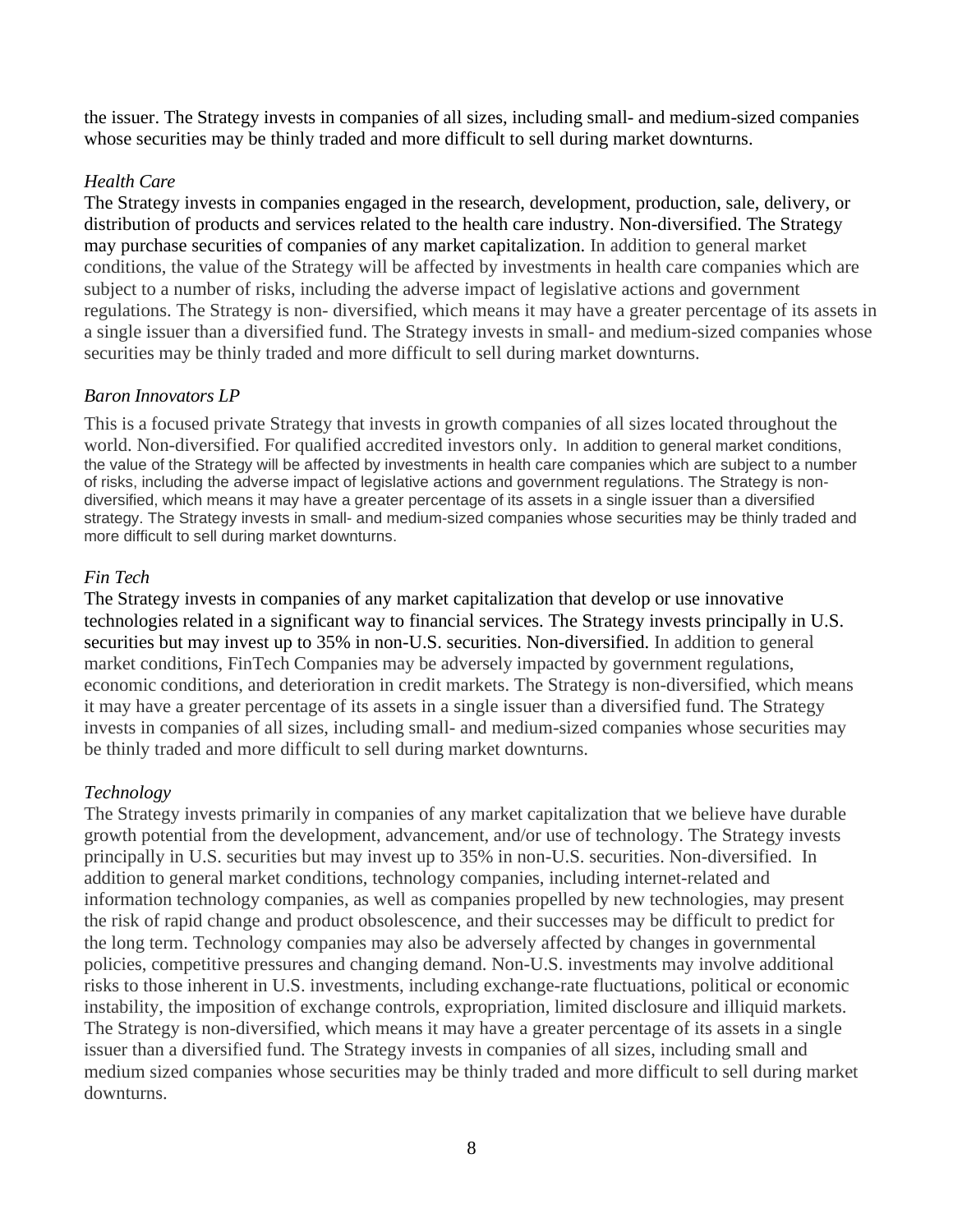### *New Asia*

The Strategy invests primarily in companies of all sizes with significant growth potential located in Asia. The Strategy emphasizes securities in developing Asian markets, including frontier markets. Diversified. Non-U.S. investments may involve additional risks to those inherent in U.S. investments, including exchange-rate fluctuations, political or economic instability, the imposition of exchange controls, expropriation, limited disclosure and illiquid markets. In addition, investments in developing countries may have increased risks due to a greater possibility of settlement delays; currency and capital controls; interest rate sensitivity; corruption and crime; exchange rate volatility; and inflation or deflation. Government actions, bureaucratic obstacles and inconsistent economic reform within the Indian government have had a significant effect on the Indian economy and could adversely affect market conditions, economic growth and the profitability of private enterprises in India.

In addition to the strategies described above, BCM manages non-diversified accounts, focused accounts, and accounts that use leverage. Those strategies increase volatility of the accounts' returns and may expose them to greater loss in any given period.

## **Disciplinary Information**

BCM has no disciplinary history to report.

## **Other Financial Industry Activities and Affiliations**

BCM is wholly owned by BCG, as described in more detail within the section of this brochure entitled "Advisory Business." BCG also wholly owns BCM GP, LLC, a subsidiary of BCM, the General Partner of Castle Advisers, L.P., BaronX, L.P. and Baron Innovators Fund, LP, Delaware limited partnerships, BCM UK Limited, a private limited company incorporated in England and Wales, BCM Malta Limited, a private limited company incorporated in Malta and BCI, a broker-dealer. The sole function of BCI is to serve as the distributor of Baron investment products. BCI does not engage in the execution of securities transactions for BCM or any other entity. Certain employees of BCM, including certain of its management persons, are licensed registered representatives of BCI for the purpose of offering and selling Baron Funds.

BCG also wholly owns BAMCO, an SEC-registered investment adviser. BCM and BAMCO share investment research and jointly develop investment advice. BCM and BAMCO may aggregate brokerage orders together as described in more detail in the section of this brochure entitled "Brokerage Practices."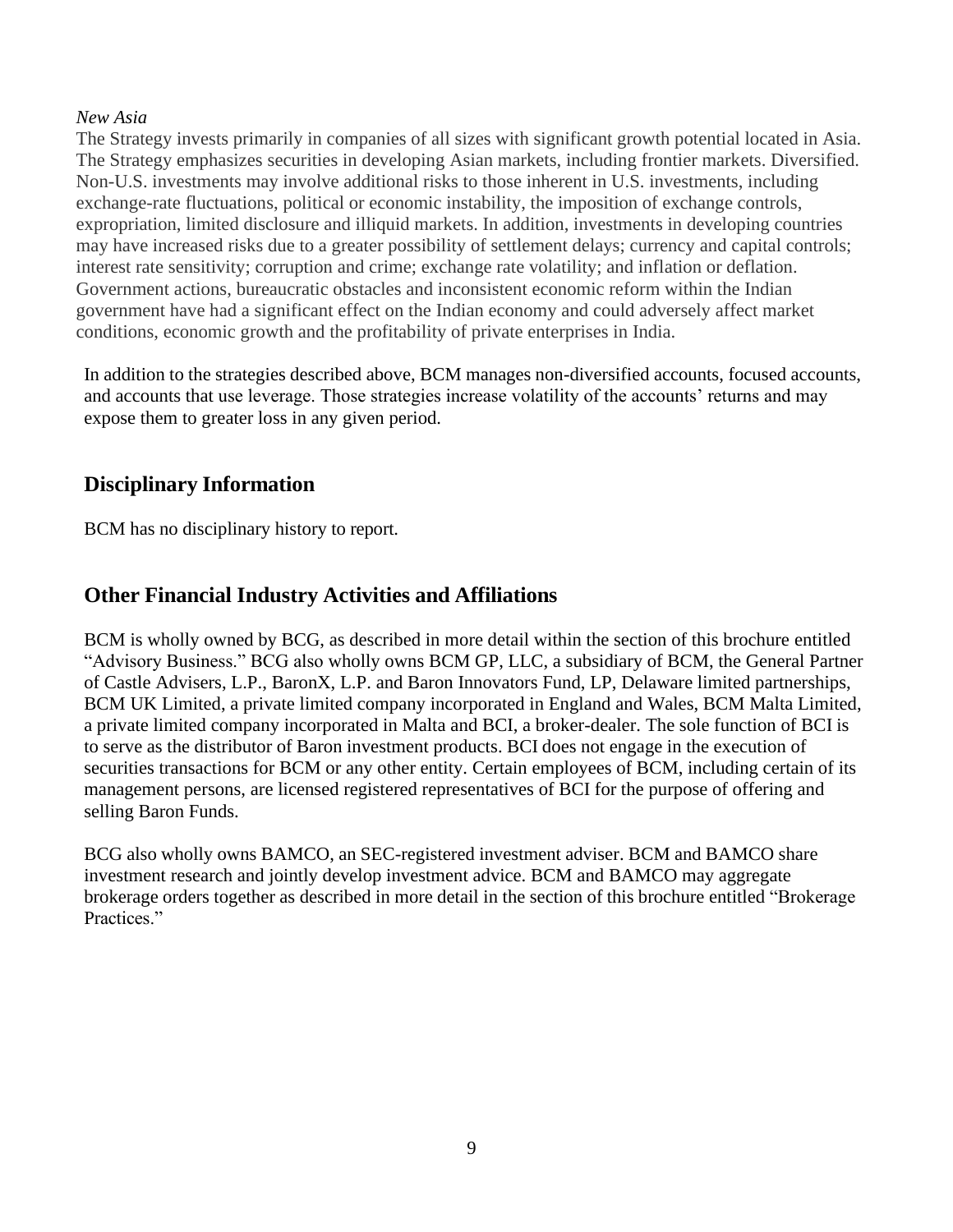## **Code of Ethics, Participation or Interest in Client Transactions and Personal Trading**

BCM's Code of Ethics (the "Code") establishes standards of conduct and reinforces fiduciary principles that govern the actions of BCM and its employees. It is designed to ensure that BCM treats all of its accounts fairly. It prohibits access persons from engaging in certain types of securities transactions that are deemed to create potential conflicts of interest between BCM and its investment advisory Clients and establishes reporting requirements and enforcement procedures.

The Code sets forth three guiding principles: (1) the interests of Clients must be placed first at all times, (2) all personal securities transactions must be conducted consistent with this Code and in such a manner as to avoid any actual or potential conflicts of interest or any abuse of an individual's position of trust and responsibility, and (3) persons subject to the Code should not take inappropriate advantage of their positions.

Access persons are prohibited from buying individual equities but are allowed to sell positions they already hold with prior written approval. Under limited circumstances, BCM or its affiliate, BAMCO, may seek an exception from the prohibition against buying securities issued by publicly traded companies for the Adviser's proprietary account(s). Such requests will be made to the Board of the Baron Funds and the Adviser's Board and will be subject to strict compliance procedures to ensure that any conflicts of interest between BCM or BAMCO and their Clients are appropriately managed. In addition, prior written approval is required for the purchase of all other securities as defined in Section 2(a)(36) of the Investment Company Act of 1940. Prior written approval is not required for security transactions in managed accounts, where the employee has no discretion over the account and does not instruct the party that has discretion, and where the employee is purchasing or selling U.S. government bonds or open-end mutual funds ("Exempt Transactions"). Access persons must also have copies of their trade confirmations and account statements sent to BCM. The Code further provides that, with the exception of exempt transactions, if any transaction in a security on behalf of a BCM Client occurs within seven days of an access person's transaction in that security, the Client must receive the better price or the equivalent thereof. Employees are also required to certify annually compliance with the Code and certify quarterly transactions reports and initial and annual holdings reports. These reports are reviewed by the Legal and Compliance Department for compliance with the Code. The Code also contains provisions relating to giving, receiving, and reporting of gifts and business entertainment, outside business activities, and political contributions. A copy of the Code is available upon request. It is also available at [www.BaronFunds.com.](http://www.baronfunds.com/)

BCG manages private funds in which it and or its affiliates have a material pecuniary interest. BCG and its affiliates also manage proprietary accounts. These accounts may be trading in securities in which BCM and BAMCO trade for other discretionary clients. These accounts are traded and receive allocations pursuant to the same policies and procedures BCM and BAMCO have in place to ensure that all clients are treated fairly. Oversight is in place to ensure that trading and allocations for the proprietary accounts are not favored over accounts managed for discretionary clients. For example, if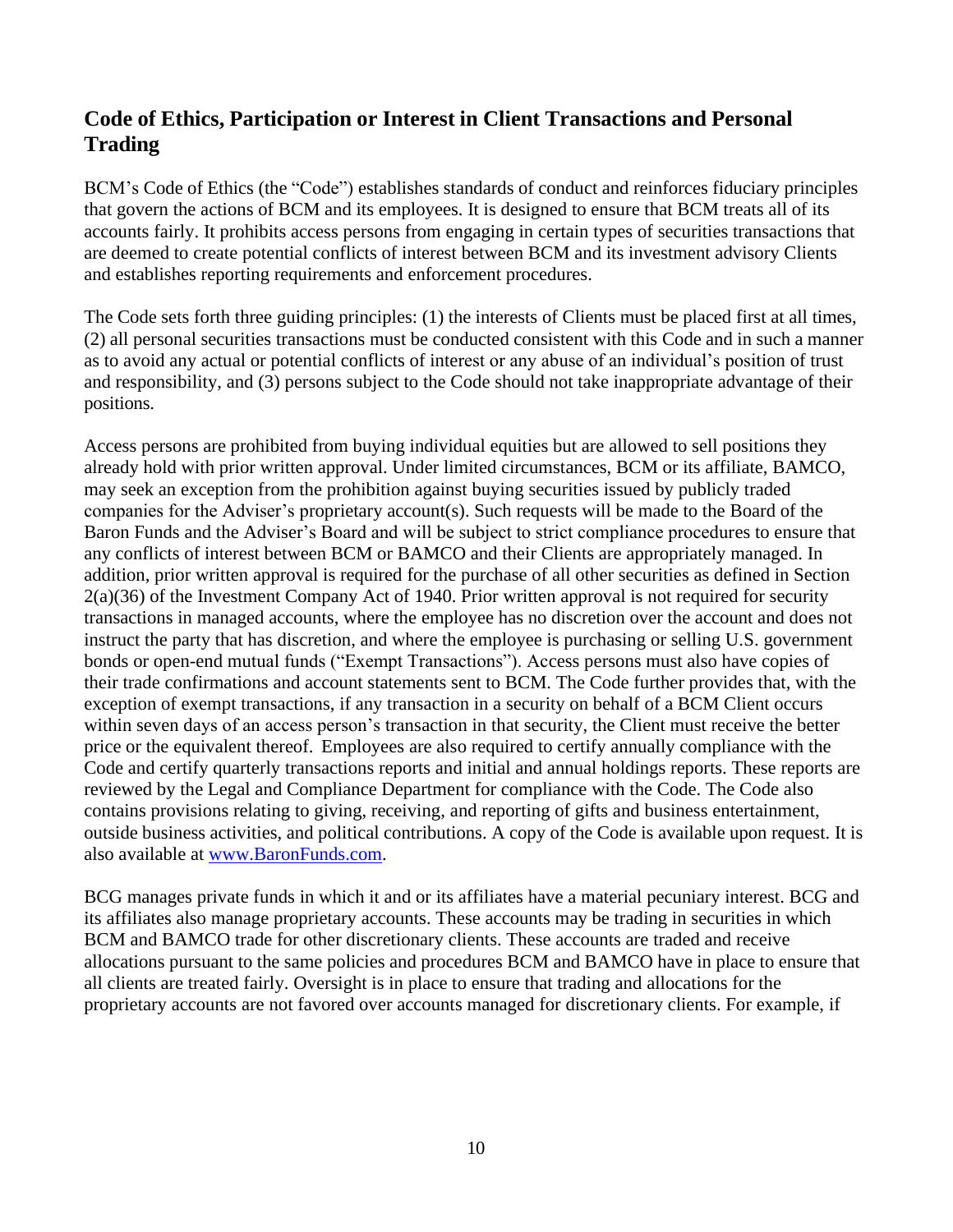there is an insufficient amount of securities or sale proceeds to satisfy all participants when the proprietary accounts are also participating. These accounts will receive an allocation of securities or proceeds, if any, that remain after all eligible client accounts have been satisfied, with priority given first to the private funds in which it or its affiliates have a material pecuniary interest and then its or its affiliates' proprietary accounts. These transactions are undertaken in compliance with applicable law and regulatory positions of the SEC and are subject to oversight by BAMCO's Chief Compliance Officer.

## **Brokerage Practices**

BCM generally has discretion to direct the execution of trades for its Clients' accounts. Pursuant to its discretionary authority, BCM determines which securities are bought and sold for the account, the amount of each purchase and sale, the broker-dealers to be used, and the commission rates to be paid. BCM's authority may be subject to conditions imposed by the Client, such as Client-imposed restrictions on transactions in certain securities or types of securities and the use of specific brokerdealers.

The Firm has a duty to seek the most favorable terms "reasonably available" under the circumstances for its customers' transactions. The predominant elements for best execution are price and liquidity based on the size of the order and characteristics of the security. The Firm's traders receive market information from brokers throughout the course of the day on particular securities, which provides them with the information on the natural liquidity of a stock. They also use different algorithmic trading systems to locate liquidity.

The Firm's Trading and Client Commission Committee reviews trade executions each quarter using analysis provided by Global Trading Analytics, LLC ("GTA"), an independent third party, and the assessments of the traders. The vendor takes into account trading algorithms, lag momentum, sector, and order start time. The results from GTA's quarterly reports have shown that BCM generally has excellent trade executions, based on both the volume weighted average price over the implementation time of the order and the vendor's proprietary benchmarks created to evaluate executions based on anticipated costs of the trade.

## **Research Products and Brokerage Services Received by BCM**

To the extent more than one broker-dealer is capable of providing best execution based on the factors listed above, BCM may take into account whether the broker-dealer provides BCM or its affiliate with research and the value of such research. BCM may compensate a broker-dealer for providing certain brokerage and research services by paying commissions that may be more than would have been paid to another broker-dealer for execution only. Commissions paid on these trades are known as "soft dollars." BCM and BAMCO generate proprietary research, and they may obtain supplemental research from other broker-dealers, if consistent with a Client's policies, by paying higher commissions, even though the particular Client may not be the beneficiary of such services. Such supplemental research is primarily in the form of access to company management and access to industry conferences but may also include the broker-dealers proprietary research or third-party research obtained through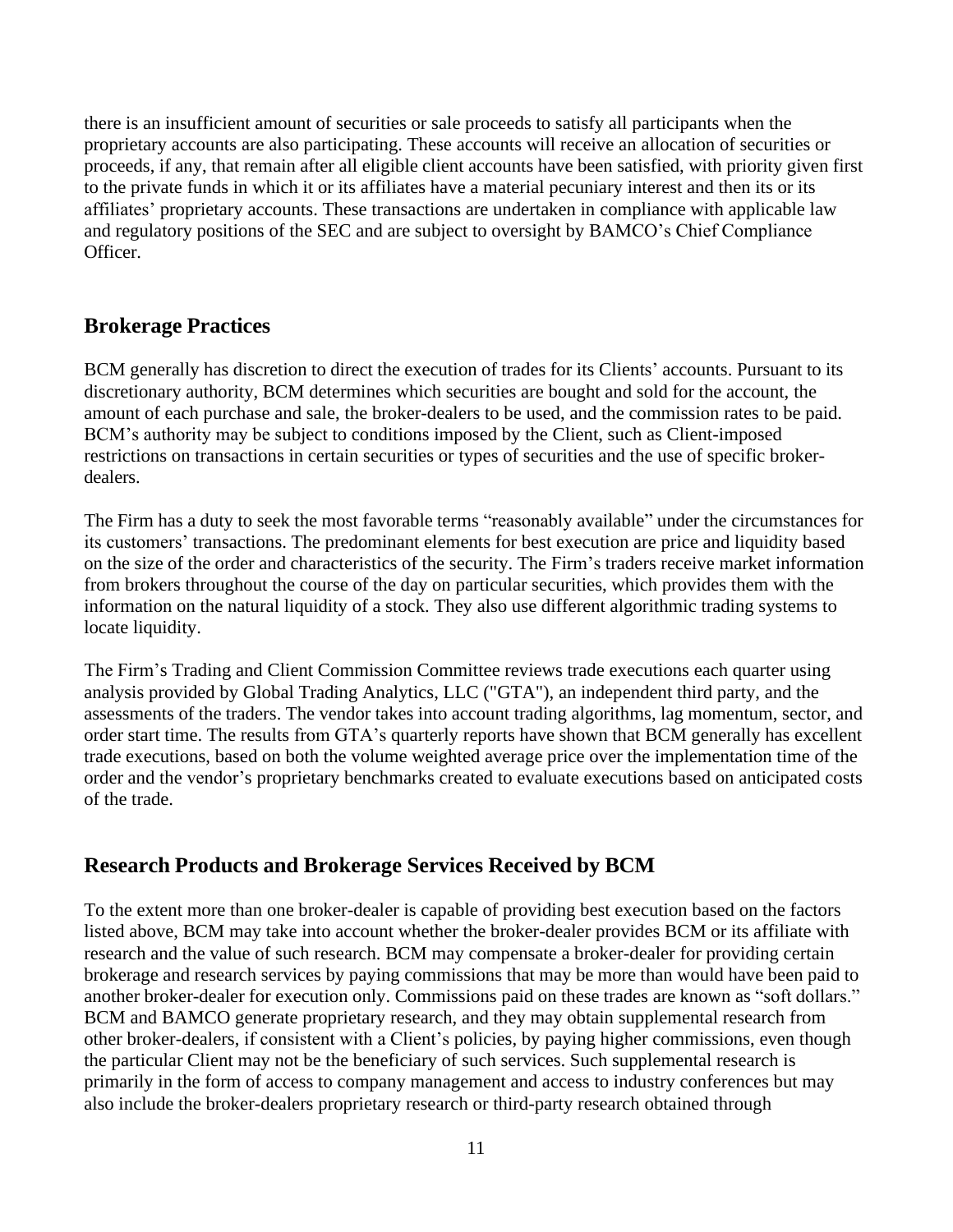commission sharing arrangements with the broker-dealers and independent research providers. Research and information may be used by BAMCO or BCM in serving their other discretionary Clients. When BCM directs commission business to these brokerage firms, BCM receives a benefit because it does not have to produce or pay for the research, which we believe would be otherwise unavailable to BCM. BCM's selection of broker-dealers to execute trades in exchange for research, which could possibly reduce BCM's cost of paying for research directly, presents a potential conflict of interest. BCM may have an incentive to select or recommend a broker-dealer based on its interest in receiving research, rather than Clients' interests in paying the lowest possible commission. In order to monitor these potential conflicts, BCM's Trading, and Client Commission Committee reviews trade execution analysis reports prepared by an independent third party on a quarterly basis.

As stated above, the vast majority of the research we receive from broker-dealers is access to management of companies with which they have relationships and access to conferences and seminars that provide substantive content relating to issuers and industries. In addition, BCM and BAMCO also may receive research reports (including reports that are specific to issuers, industries, and/or geographic regions); investment ideas; access to the broker-dealer's traders and analysts; subscriptions to financial publications and research compilations that are not targeted to a wide, public audience; access to groups of professionals with expertise in particular industries and/or subject matter areas; and reports of macroeconomic developments.

BCM does not seek to allocate soft dollar benefits among Client accounts proportionally to the commissions paid. As permitted under Section 28(e) of the Securities Exchange Act of 1934 (the "Exchange Act"), brokerage and research services provided by broker-dealers may be used by BCM in servicing other accounts it manages and not all of the research services it uses will necessarily be used in connection with any one account. It is BCM's policy that all research or brokerage services obtained from broker-dealers in connection with transactions be consistent with Section 28(e) of the Exchange Act.

BCM performs periodic reviews to determine that the commissions paid on soft dollars are reasonable in relation to the value of the brokerage and research services provided. At least twice a year, BCM reviews its research needs and creates a target soft dollar commissions report based on these reviews. This target commission report is reviewed by the Director of Research and Head Trader. The results are then presented to the Trading and Client Commission Committee.

## **Trade Processing and Allocation**

Securities considered for investment in a Client account or group of Client accounts may also be appropriate for one or more other Clients. If the purchase or sale of a security is considered at or about the same time for more than one Client, BCM will seek to allocate transactions in the security among such Clients in a manner considered by BCM to be fair, equitable, and consistent with allocation procedures adopted by BCM. BCM believes that the aggregation of trades generally results in lower commissions, more advantageous prices and/or more efficient execution of transactions. BCM may purchase or sell a block of a security and allocate the shares or proceeds among its Clients and/or BAMCO's Clients. Block purchases or sales will result in an average price that may be higher or lower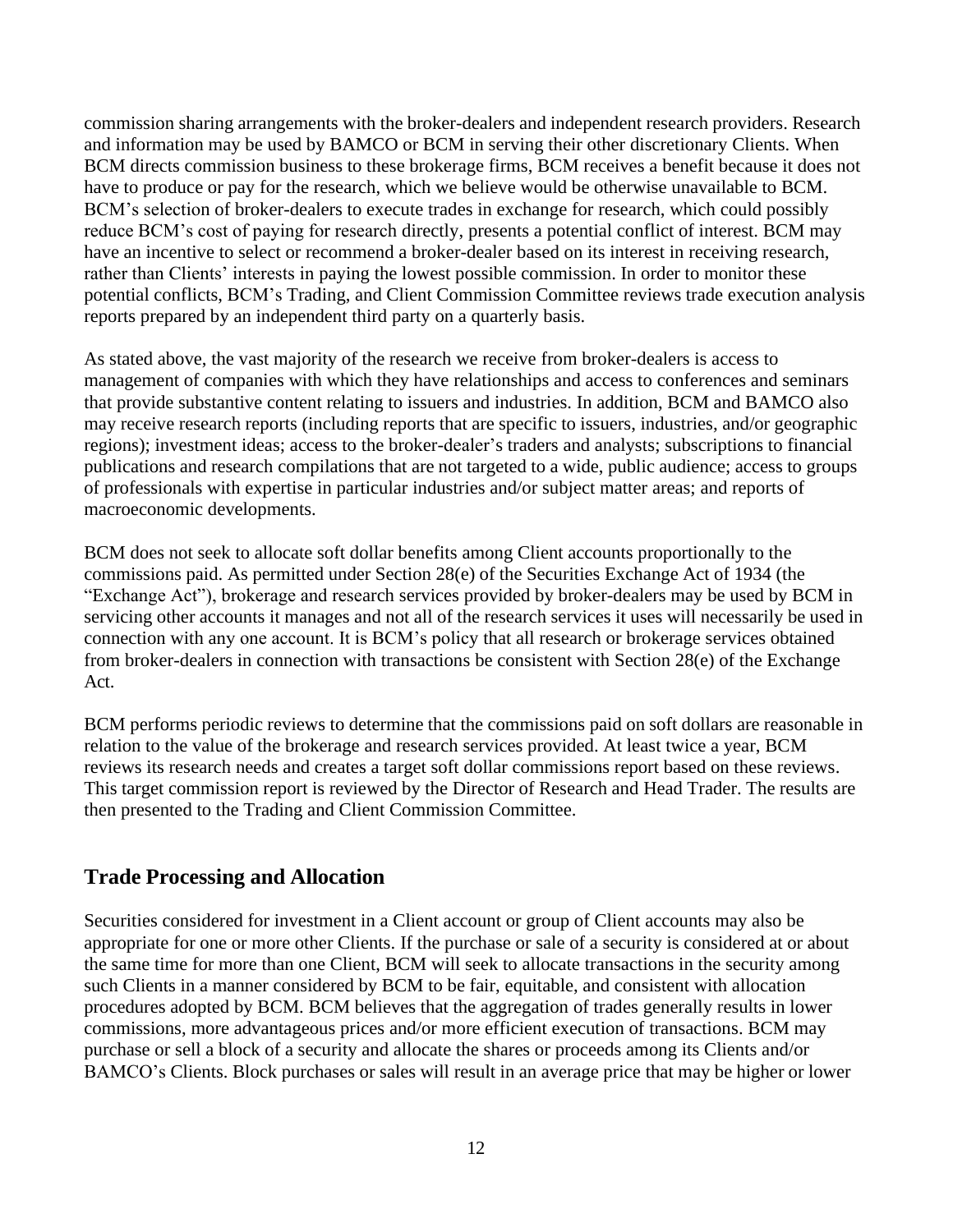than if orders were entered for each account individually. Clients that are allocated part of the block will receive an average price per share but may not receive an average commission per share.

BCM and BAMCO have adopted joint trading procedures for aggregated orders that require that: (a) the aggregation be consistent with the duty to seek best execution and with the terms of the advisory agreements of the Clients for which the trades are being aggregated; (b) no advisory Client be favored over any other advisory Client, with each Client participating in an aggregated order also participating in the average share price for all of BCM's and BAMCO's transactions in a security with a single brokerdealer on a given business day; (c) the Clients participating in the aggregated orders be placed in the order management system, which constitutes a written allocation statement; (d) partially filled orders generally be allocated on a pro rata basis and any allocation done other than pursuant to the previously written allocation statement be approved by the President and COO and receive fair and equitable treatment; and (e) the procedures be reviewed annually.

From time to time, BCM may decide not to aggregate small orders with its larger orders or with BAMCO in order to reduce multiple ticket charges for small orders. If, at a later time, additional Clients seek to purchase or sell the same security, BCM will close the existing order and place a new order in its order management system, and the Clients participating in the new order will receive the average price at which the new order is executed.

BCM may direct the trading of certain securities between certain customer accounts ("cross trades"). BCM does not receive a fee or other remuneration for such transactions. Where appropriate and permitted by law, BCM or any person controlling, controlled by or under common control with BCM may act as investment adviser for the party or parties on both sides of a cross trade.

BCM allocates new issue offerings in conjunction with its affiliate, BAMCO, based on an assessment of all of the following factors: (a) investment objectives and guidelines of the account; (b) money flows in and out of each account; (c) cash position in the account; (d) consideration of the diversification needs of each account; (e) estimated size of the likely allocation; (f) if the transaction is a secondary offering, the size of a Client's existing position; and (g) if the transaction is an Initial Public Offering, whether the Client is eligible to participate. Portfolio positions may be sold to raise cash for the purchase of a new issue if the portfolio manager believes it is in the best interests of the Client to do so.

## **Directed Brokerage**

Upon the request of a Client, BCM may also direct commissions to broker-dealers that may furnish other services to the Client. Clients that direct their trades through particular broker-dealers will not be aggregated with other Client orders or included in the average price per share for trades. Directed trades may be at prices higher or lower than the average price per share of aggregated orders.

Although any benefits derived from directed brokerage will inure to the benefit of the Client directing the brokerage, Clients should understand that directing brokerage for execution eliminates BCM's discretion to select broker-dealers to execute Client transactions. While BCM exercises its best judgment in determining whether Clients that have directed brokerage should execute portfolio transactions simultaneously with, prior to, or after transactions executed with broker-dealers selected by BCM, directed transactions may be subject to price movements, particularly in volatile markets, that may result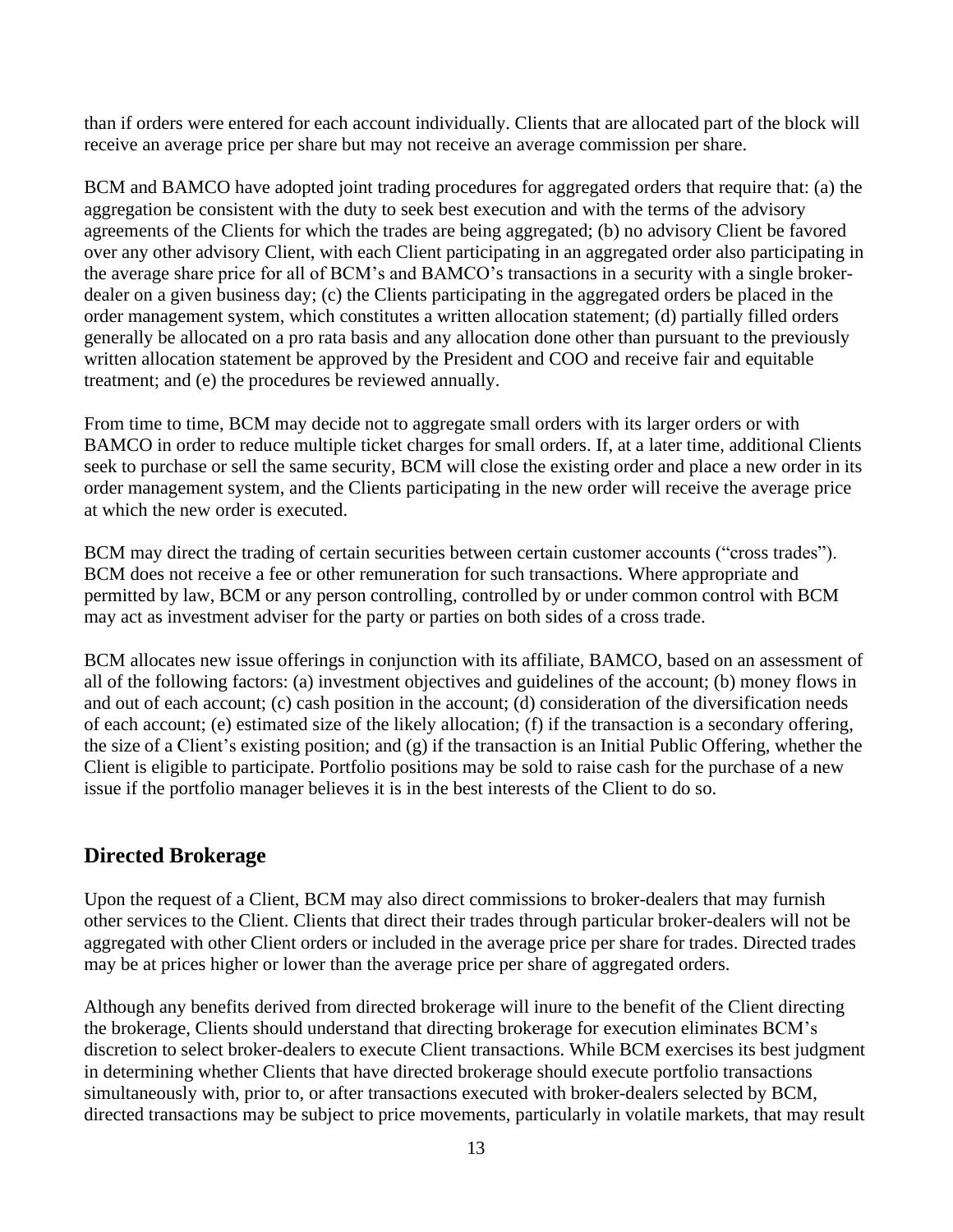in the Client receiving a price that is less favorable than the price obtained for the aggregated order. Under these circumstances, even if the Client has not waived BCM's duty to seek best execution, the direction by a Client to use a particular broker-dealer to execute transactions may result in higher commissions, greater spreads or less favorable prices than might be the case if BCM could negotiate commission rates or spreads freely or select executing broker-dealers based on its judgment regarding best execution.

In certain cases, depending on the nature of the direction, BCM may instead use "step-outs" to allow such Clients to participate in aggregated trades. "Step-outs" allow BCM to instruct the broker-dealer that executes a transaction to allocate, or "step-out" a portion of such transaction to another broker-dealer. The broker-dealers to which the executing broker has "stepped out" would then settle and complete the designated portion of the transaction, and the executing broker-dealer would settle and complete the remaining portion of the transaction. Each broker-dealer would receive a commission or brokerage fee with respect to the portion of the transaction that it settles and completes.

As with directed brokerage, BCM does not have discretion to select brokers-dealers with respect to wrap fee programs in which it serves as an investment adviser and, therefore, generally executes orders for wrap accounts relationships separately from transactions for non-wrap accounts. Wrap, directed and non-directed accounts may trade the same securities at the same time. However, due to the number of broker-dealers executing transactions for wrap or other-directed relationships, execution may be completed at different times for Clients in these relationships than for BCM's non-directed accounts. As a consequence, different Clients may receive different prices over time even while trading in the same securities.

Wrap fee Clients are not charged separate commissions on each trade as long as the sponsoring brokerdealer executes the trade, and a portion of the wrap fee is generally considered to include commissions. In light of this feature, BCM considers the Client's choice to participate in a wrap fee program sponsored by a particular broker-dealer as being a direction to BCM to use that broker-dealer, unless the Client specifies otherwise. In addition, in the event that a broker-dealer other than the sponsoring broker-dealer is used to execute at a better price for a security, wrap fee program Clients would be required to pay the other broker-dealer's commission charges, which would not otherwise have to be paid. Thus, the non-wrap fee sponsor broker-dealer would need to offer a combined price and commission charge that was better than the price including commission that the sponsoring brokerdealer could offer, which in most cases would be unlikely.

Wrap fee Clients and other Clients directing BCM to use a specific broker-dealer should satisfy themselves that the broker-dealer they have selected is providing adequate price and execution. The Client should evaluate the fee charged by the wrap fee sponsor or directed broker, the amount of portfolio activity in their account, the value of custodial and other services provided under the arrangement, and other factors, to determine whether the fee is justified. A conflict of interest may exist between BCM's duty to obtain best execution and its receipt of future Client referrals from the Client's broker-dealer or wrap fee program sponsor, but BCM believes it has procedures in place to mitigate this conflict, including BCM's Best Execution Policy which requires traders to seek best execution for all trades and its Client Commissions Policy which provides for the selection of brokers based on the value of research provided.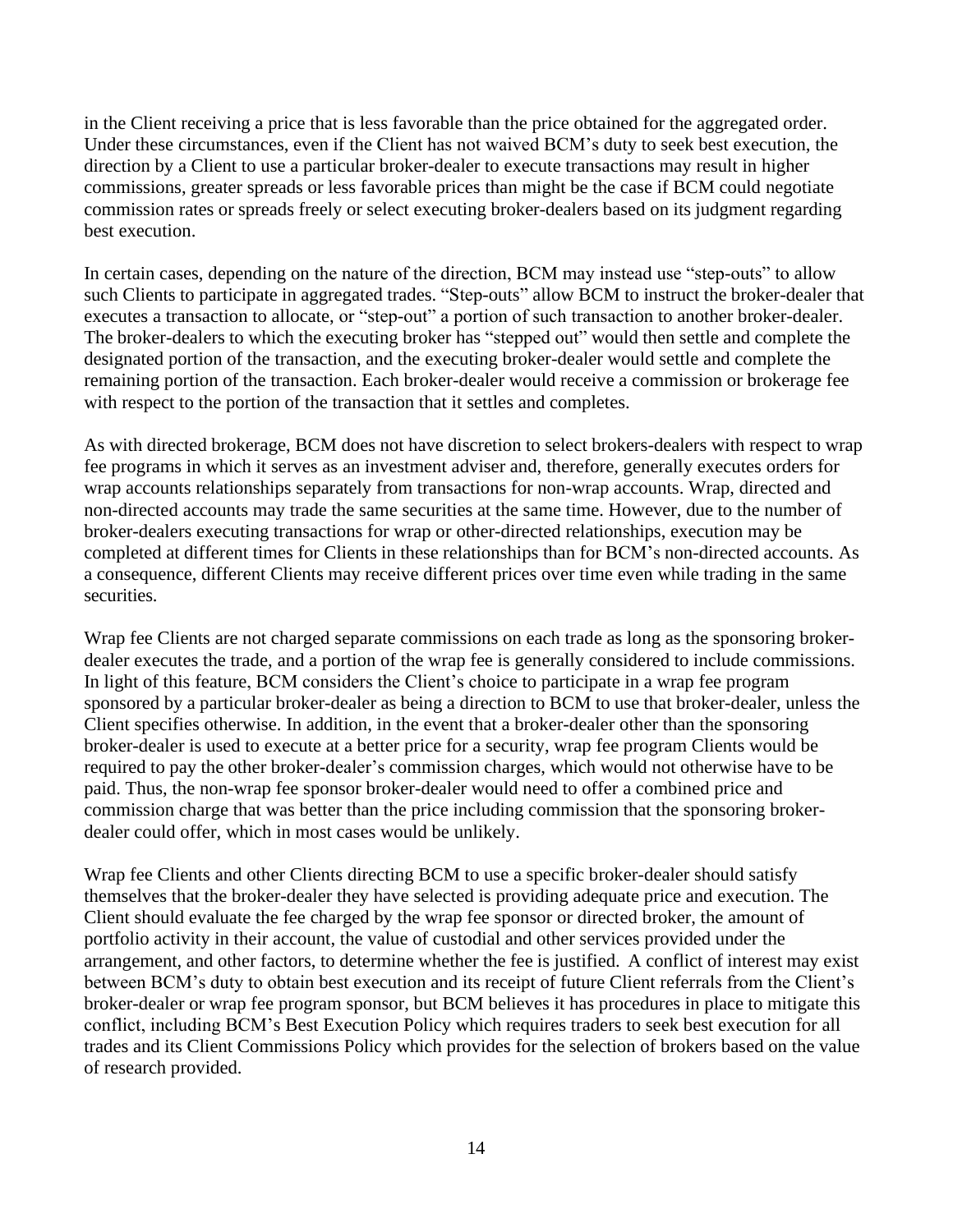## **Review of Accounts**

Portfolio managers are responsible for reviewing Client accounts and continually assessing the securities held by Clients. Client accounts are reviewed by the respective portfolio managers and/or other senior personnel. With the exception of the wrap fee accounts, which are reviewed and reconciled daily, all other accounts are reviewed monthly by BCM's accounting staff and reconciled with brokerage and/or bank statements. In addition, BCM's traders continually review the portfolios of each investment advisory account. Oversight of Client investment activity is also conducted by the Compliance Department through a range of different methods, including automated pre-trade and post-trade testing and manual reviews. Additional reviews may be performed periodically by relevant professionals, including client service personnel, risk analytics personnel or senior management, depending on account needs and market conditions. Reviews may be undertaken because of changes in market conditions, security positions, objectives, at a Client's request, or as part of a regularly scheduled review.

Periodic reports are provided to Clients in BCM's standard format unless the Client requests other information. A standard report includes BCM's market outlook, performance, sector breakdowns, portfolio appraisal, and transaction detail. BCM may also provide similar information to Clients through in-person meetings and conference calls. More frequent reports can be provided upon request.

## **Client Referrals and Other Compensation**

BCM does not receive economic benefits for providing investment advice or other advisory services to its Clients from parties other than its Clients. As explained in "Brokerage Practices" above, BCM may receive certain research or brokerage services in connection with the execution of securities transactions for Client accounts, which it may use to the benefit of other advisory Clients.

BCM may compensate solicitors for Client referrals pursuant to agreements that comply with the relevant provisions of the Investment Advisers Act. BCM Clients may retain investment consultants to assist with the selection of investment managers, but such investment consultants are compensated by the Clients, not BCM.

## **Custody**

As the parent of Castle's, Baron Innovators Fund LP's and BaronX, L.P.'s general partner, BCM is deemed to have custody of Castle's, Baron Innovator Fund's and BaronX, L.P.'s assets. BCM does not maintain, and will not accept, custody of any other Client funds or securities, and will take such actions as are necessary to avoid being deemed to have custody of Client funds or securities. Unaffiliated third parties serve as custodians for these accounts. An independent public accountant audits Castle, Baron Innovators Fund LP and BaronX, L.P. annually, and the audited financial statements are distributed to its investors.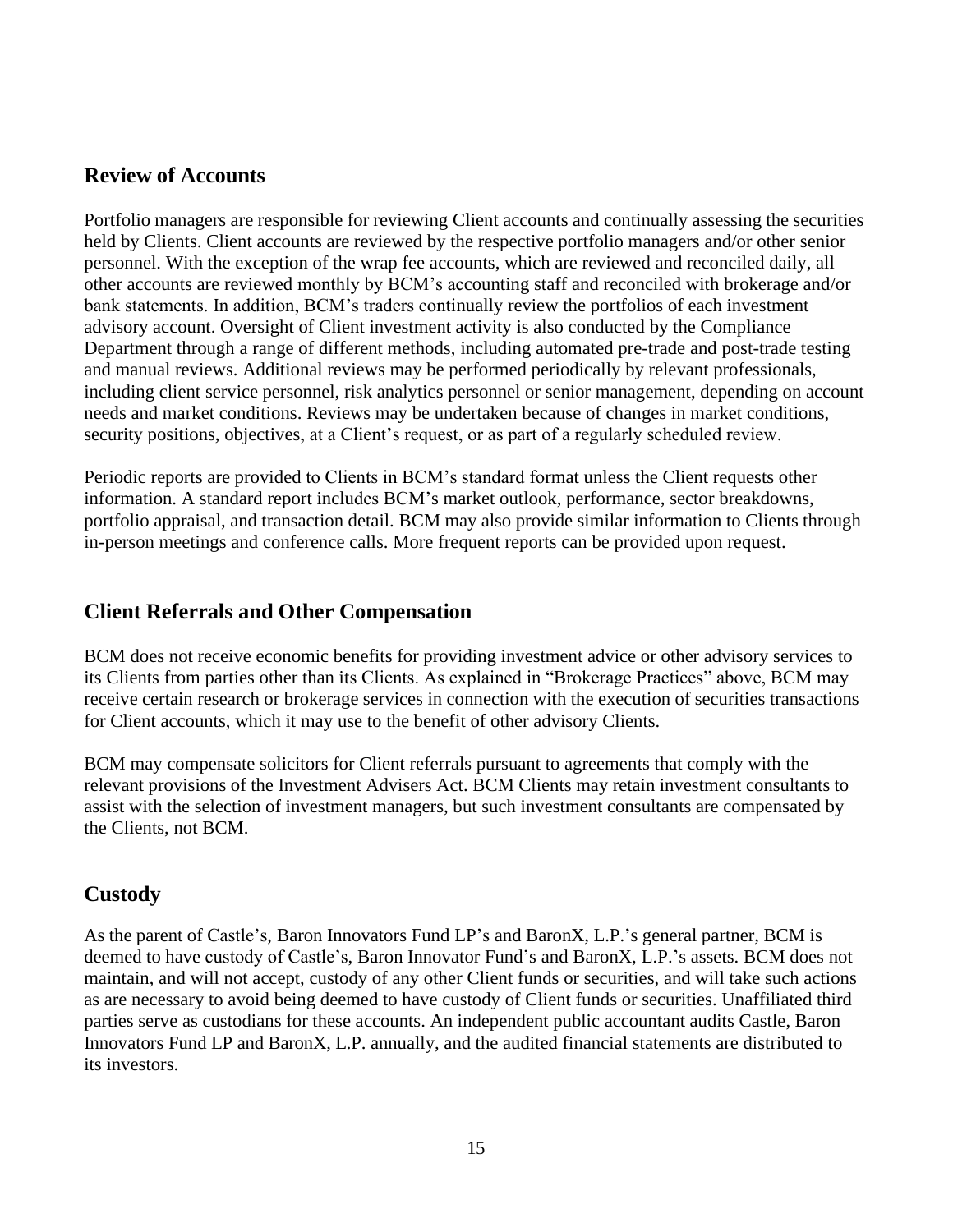## **Investment Discretion**

As explained in "Brokerage Practices" above, BCM has full discretion and authority to determine the securities bought or sold, the amount of such securities, the broker-dealer to be used, the commission rate paid, and the prices at which the securities are to be bought or sold. BCM requires that each Client enter into a written agreement with BCM granting it discretionary authority. A Client may, with BCM's consent, impose limited restrictions on investments in certain securities or types of securities in its account.

## **Voting Client Securities**

BCM is generally granted full Investment discretion to vote proxies, although Clients that have granted BCM full discretion may direct their vote on particular matters by contacting BCM. Clients may also retain proxy voting authority for themselves.

BCM will vote Client proxies as part of its fiduciary duty and its authority to manage, acquire, and dispose of account assets. When voting proxies for Client accounts, BCM's primary objective is to make voting decisions solely in the best interests of its Clients. In certain situations, a Client or its fiduciary may provide BCM with a statement of proxy voting policy. In these situations, BCM seeks to comply with such policy to the extent it would be consistent with applicable regulations or its fiduciary duty.

Where the cost of voting a proxy, in the opinion of BCM, would exceed the expected benefits to the Client, BCM may decide not to vote a particular proxy. This may be particularly true in the case of non-U.S. securities. While the proxy voting process is well established in the United States and other developed markets, voting proxies of non-U.S. companies located in certain jurisdictions, particularly in developing countries, may have a detrimental effect on BCM's ability to trade in such securities during the proxy period. In those cases, BCM may conduct a cost-benefit analysis in determining whether to vote its Clients' shares at a non-U.S. company's meeting, and if it is determined that the cost associated with exercising its vote outweighs the benefit to its Clients, BCM may decide not to vote.

It is the policy of BCM in voting proxies to consider and vote each proposal with the objective of maximizing long-term investment returns for its Clients. To ensure consistency in voting proxies on behalf of its Clients, BCM utilizes its Proxy Voting Policy and Procedures (the "Proxy Policy"). BCM is also a signatory to the Principles for Responsible Investment. In developing the Proxy Policy, BCM has incorporated environmental, social, and corporate governance considerations in light of its fiduciary obligation to vote proxies in the best long-term economic interest of its Clients.

BCM's Proxy Policy is intended to address any potential material conflicts of interest on the part of BCM or its affiliates that are likely to arise in connection with the voting of Client proxies. In voting Client proxies, BCM will avoid material conflicts of interests between it and its affiliates on the one hand, and its Clients on the other. BCM recognizes that it may have a material conflict of interest in voting a Client proxy where it or its affiliate (i) manages assets for a company whose management is